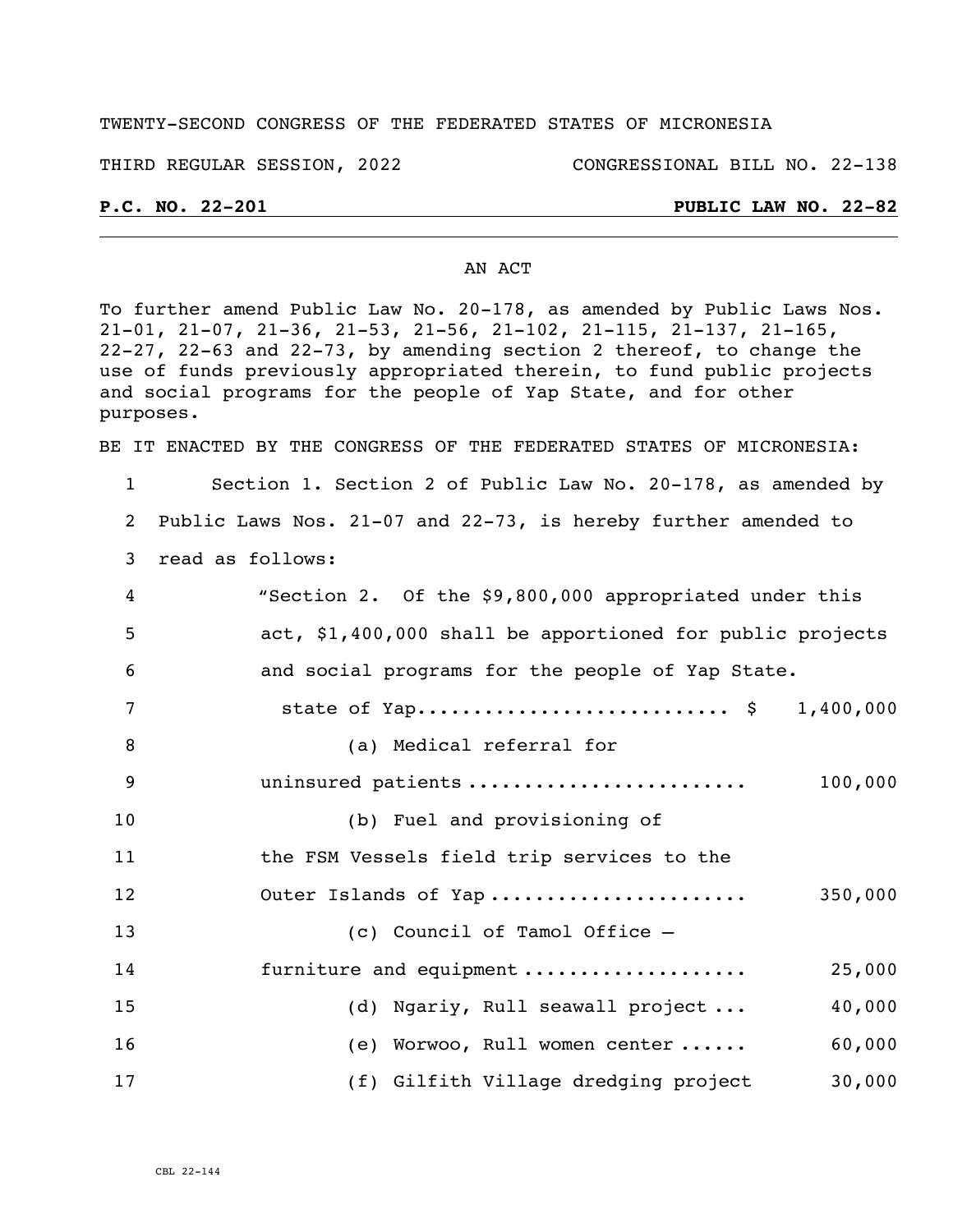# **P.C. NO. 22-201 PUBLIC LAW NO. 22-82**

| $\mathbf{1}$   | (g) Power extension to Faraulap        |          |
|----------------|----------------------------------------|----------|
| $\overline{2}$ | Community in Taneyaboch  \$            | 10,000   |
| 3              | (h) Boat and motor for Pigeol          |          |
| 4              | Village, Wottegai                      | 20,000   |
| 5              | (i) Binik Village                      |          |
| 6              | water and power extension              | 62,000   |
| 7              | (j) Anoth Village, Gilman              |          |
| 8              | community projects                     | 70,000   |
| 9              | (k) Amin Village, Maap                 |          |
| 10             | road project supplemental              | 100,000  |
| 11             | (1) Faith Christian Academy            |          |
| 12             | Construction supplemental              | 194,000  |
| 13             | Okau Village Fiterungdu bridge.<br>(m) | 81,000   |
| 14             | (n) Faraulap dispensary                | 108,000  |
| 15             | (o) Yap Community Action-Program       |          |
| 16             | Operation and Projects                 | 150,000" |
| 17             |                                        |          |
| 18             |                                        |          |
| 19             |                                        |          |
| 20             |                                        |          |
| 21             |                                        |          |
| 22             |                                        |          |
| 23             |                                        |          |
| 24             |                                        |          |
| 25             |                                        |          |